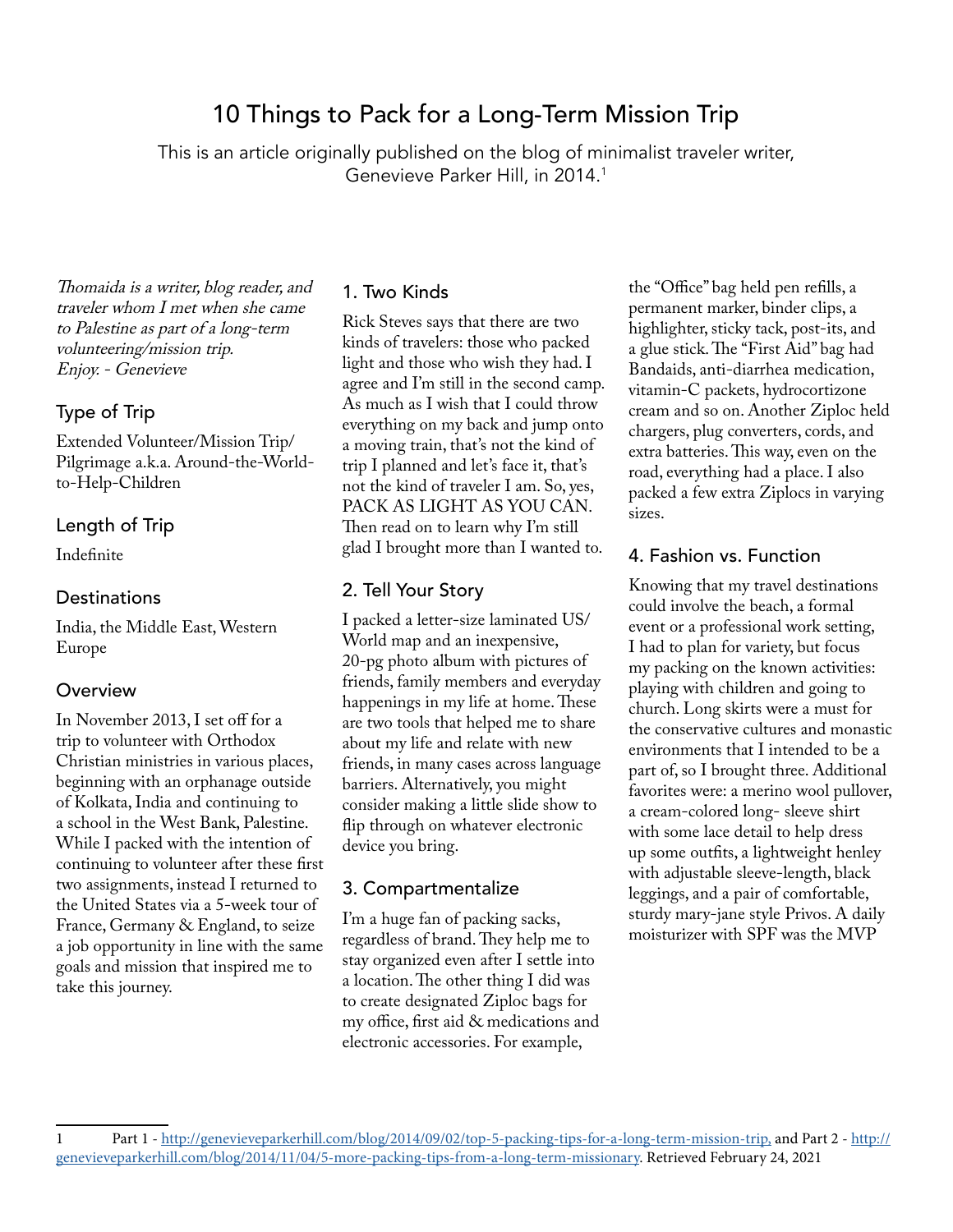of my cosmetics, but I also used a little makeup, sparkly hair accessories and earrings for special occasions.

# 5. Technology on the Road

I didn't want to lug my laptop around the world--what a hassle! As a writer, however, it's the one tool I used every day. I brought along an extra hard drive for biweekly backups and packed it in a separate bag from the laptop in case of theft. In addition to writing a blog, editing photos and keeping up with my family and friends via Skype, I used the laptop extensively in each volunteer position. I purchased a new camera for the trip because documenting my experiences for readers at home was a priority. My older point & shoot camera came along as backup for excursions involving sand, water or questionable security.

Another gadget I like for journeys big and small is the humble headlamp. It's great for reading in bed after you've crawled under the mosquito net for the night.

# 6. Guidebooks

During trip prep, I love reading guidebooks for historical and cultural insight, maps, and background info about top sites. I thought I would easily find guides as I went, but this wasn't the case. Airport bookstores or large, chain bookstores(where you could find them) were the most reliable places to find guides.

# 7. Bearing Gifts

Previous volunteers clued me in to what gifts I could bring for the orphanage at my first destination, such as mosquito nets, coloring books and printer ink cartridges. You may also consider some easy-to-pack items unique to your home region. For friends at my second destination,

I purchased gifts in India. For hosts at my third destination, I brought something from Turkey and so on.

# 8. Excercise

I walked a lot and used the stairs more, but let's face it, I wasn't active in the same ways that I am at home. I packed two exercise bands and although I didn't do as many bicep curls as I planned, I was thankful for my occasional mini-workouts.

# 9. Final Preparations

In the 10 days between my last day of work and take-off for my trip, here's what I did: took a private 1-hour camera lesson, picked up leather inserts to boost the support in my well-worn walking shoes, purchased an international driving permit at AAA, distributed copies of my itinerary, financial info and contact information to trusted friends, drafted a power of attorney, requested a PIN code for my credit card and alerted them of my travel plans, renewed my drivers' license (which was due to expire while I was gone), and purchased travel insurance.

# 10. Teachable Moments

Although I made a few "mistakes" in my packing, I don't regret anything because it all worked together to make a memorable trip.

- **Too many shoes?** I packed 4 pairs of shoes + flip flops, which seems like a lot for a light packer. I was glad to have extra shoes after I accidentally left my trusted walking shoes on a bus.
- **Consider a Global SIM.** I found out that in some countries it takes 3 or more days to activate a local SIM card. I think I should have

had my phone unloacked and purchased a global SIM (from companies such as gosim.com or worldsim.com) so that I had an emergency communication option available at all times. I ended up purchasing a phone in India and local SIM cards as I went. Now I have a phone loaded with fun Indian ringtones that I can use anywhere.

- **Bring a nit comb** and favorite lice treatment if you're going to be working with children. I didn't wear my hair back, gave lots of hugs and got lice. What's the positive side? I bonded with one of the older girls while she picked nits out of my hair for two hours and after two weeks of combing and searching, multiple home remedies and lots of washing, I was nit-free! I'll know exactly what to do when facing lice in the future.
- **Be prepared for air pollution.** India and Palestine have poor air quality for different reasons. I wish that I'd packed a nasal rinse system to help alleviate the coughing and sinus issues I had. Instead, I learned how to rinse with a cup and now I have a new survival skill!
- **Brush up on driving manual transmission.** Not only will you be ready to help out with driving anywhere in any car, but in many cases you may find that stick shift cars are cheaper to rent and more readily available.